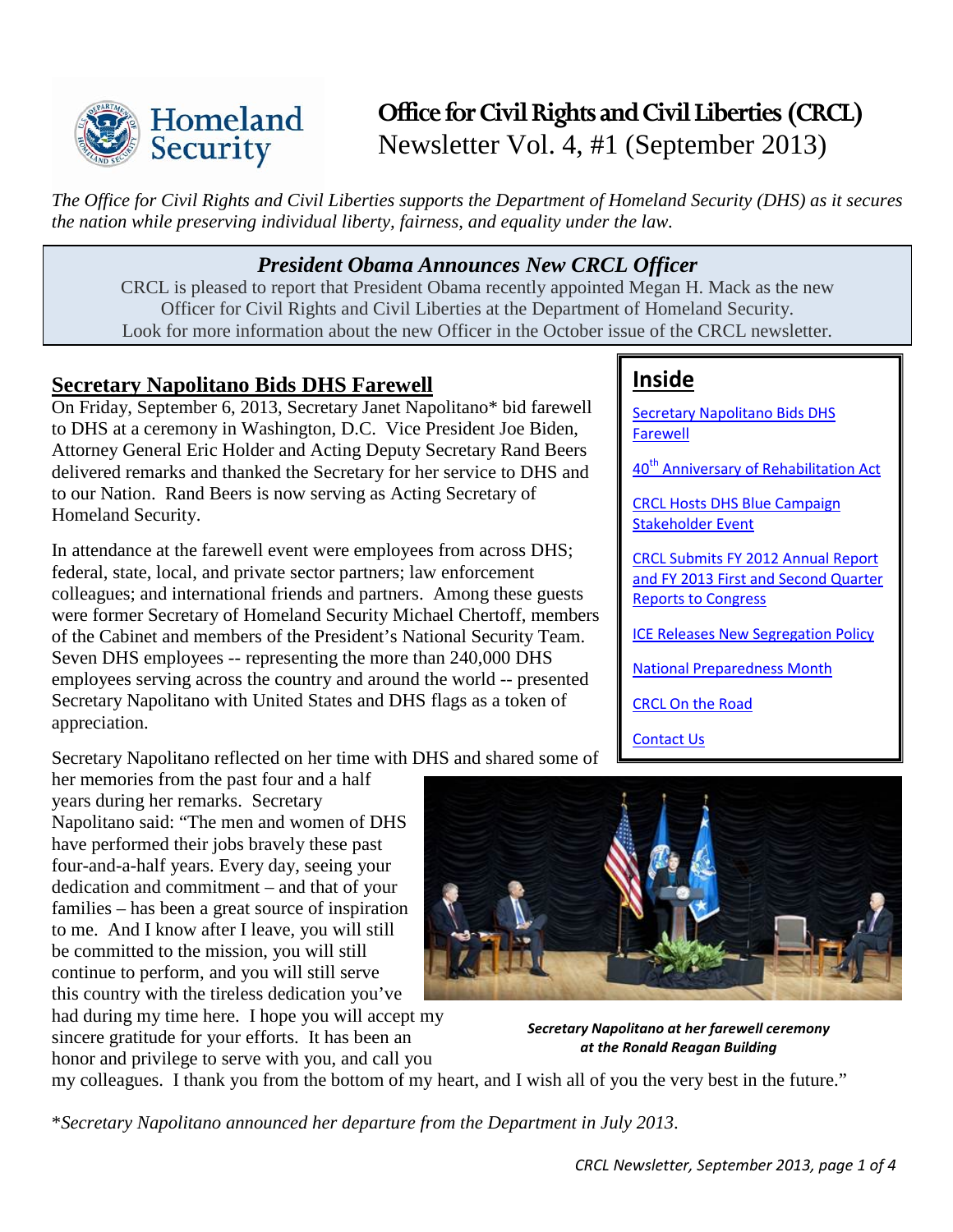# <span id="page-1-0"></span>**DHS Commemorates the 40th Anniversary of the Rehabilitation Act of 1973**

On September 26, 2013, DHS commemorated the  $40<sup>th</sup>$  anniversary of the passage of the Rehabilitation Act of 1973 – a foundational piece of civil rights legislation that commits the Federal government to ending discrimination against persons with disabilities in federal employment and in federally-conducted and federallyassisted programs and activities.

At DHS, we are committed to continued progress in providing full inclusion and equal opportunity for individuals with disabilities. Whether a person with a disability is traveling through an airport, crossing into our country at a border, becoming a naturalized citizen, or rebuilding their life following a disaster, DHS has an obligation to ensure nondiscrimination and equal opportunity under the Rehabilitation Act. Our efforts to meet this obligation are led by CRCL, which coordinates the Department's compliance with and enforcement of the Rehabilitation Act. To commemorate the anniversary of the law's passage, CRCL has collaborated across the Department to develop and release a number of products to build on prior achievements:

- A new [Management Directive](http://dhs.gov/sites/default/files/publications/dhs-management-directive-disability-access_0.pdf) that establishes policy and implementing mechanisms in DHS for ensuring nondiscrimination for individuals with disabilities served by DHS-conducted programs under Section 504 of the Rehabilitation Act.
- A [video](http://dhs.gov/video/video-commemorating-40th-anniversary-section-504-rehabilitation-act-1973) that looks back at the importance of the Rehabilitation Act and looks forward to reinforce the Department's commitment to strengthening implementation of the Rehabilitation Act throughout DHS.
- A *[Guide to Interacting with People Who Have Disabilities](http://www.dhs.gov/sites/default/files/publications/guide-interacting-with-people-who-have-disabilties_09-26-13.pdf)* to assist DHS personnel, contractors and grantees in their interactions with individuals with disabilities.
- A [dedicated webpage](http://dhs.gov/disability-access-department-homeland-security) with disability-related information and resources for providing equal opportunity for persons with disabilities in DHS programs and activities.

Earlier this year, CRCL established the DHS Disability Access Working

Group to further the Department's commitment to the principles of Section 504 of the Rehabilitation Act. Through this Working Group, DHS components are working together to share strategies for effective communication, program and physical accessibility, and reasonable accommodation for individuals with disabilities.

You can learn more about the Department's efforts to provide equal opportunity and full inclusion for individuals with disabilities by visiting our [Disability Policy webpage.](http://dhs.gov/disability-access-department-homeland-security)

# <span id="page-1-1"></span>**CRCL Hosts DHS Blue Campaign Stakeholder Event**

Recently, CRCL hosted a stakeholder event led by the DHS Blue Campaign and the Council on Combating Violence Against Women. The Blue Campaign is the unified voice for DHS's efforts to combat human trafficking. Working in collaboration with law enforcement, government,

non-governmental and private organizations, the Blue Campaign strives to protect the basic right of freedom and to bring those who exploit human lives to justice.

During the meeting, leadership from the Blue Campaign and the Council on Combating Violence Against Women shared information about the creation of the Council and its current initiatives, as well as the recent Blue Campaign re-launch and new public awareness materials, including posters, a PSA entitled "Out of the Shadows," and informational guides tailored for the general public and our stakeholders. By increasing awareness of human trafficking and training individuals to recognize the indicators of such heinous crimes, everyone can do their part to help law enforcement rescue victims.



A Resource Guide for DHS Personnel, Contractors, and Grantees from the Office for Civil Rights and Civil Liberties

Homeland<br>Security

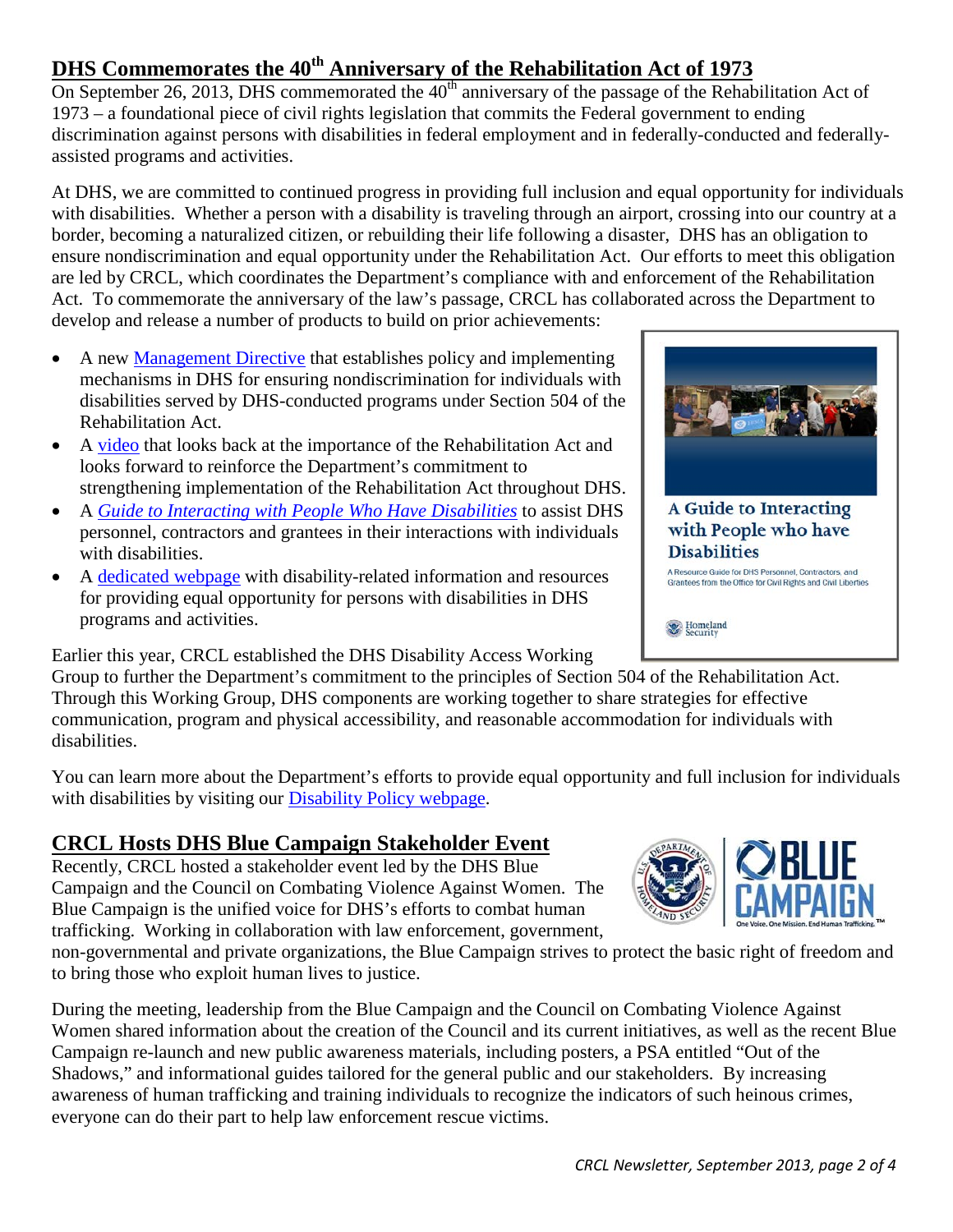[For more information about the Blue Campaign, visit the](http://www.dhs.gov/sites/default/files/publications/crcl-annual-report-fy-2012_4.pdf) [DHS Blue Campaign on Facebook](https://www.facebook.com/%23!/bluecampaign) and visit the website: [www.dhs.gov/bluecampaign.](http://www.dhs.gov/bluecampaign)

# <span id="page-2-0"></span>**CRCL Releases 2012 Annual Report and 2013 First and Second Quarter Reports**

CRCL is pleased to announce the release of its [Fiscal Year 2012 Annual](http://www.dhs.gov/sites/default/files/publications/crcl-annual-report-fy-2012_4.pdf)  [Report to Congress.](http://www.dhs.gov/sites/default/files/publications/crcl-annual-report-fy-2012_4.pdf) In response to Congressional requirements, this Annual Report details CRCL's priorities and activities in Fiscal Year (FY) 2012. Highlights of CRCL's key accomplishments include:

- *Working with U.S. Immigration and Customs Enforcement (ICE) to develop an additional three video briefings (of a total of eight) for law enforcement on Secure Communities*
- *Participating alongside representatives of several other federal agencies in the U.S. Government's 2010 Universal Periodic Review before the United Nations Human Rights Council, in which our human rights record was comprehensively reviewed for the first time;*
- *Leading the development and release of the Department's first-ever Language Access Plan to provide meaningful access to homeland security programs and activities to people with limited English proficiency;*
- *Launching a social media presence through Facebook to broaden engagement efforts;*



**Department of Homeland Security** Office for Civil Rights and Civil Liberties Fiscal Year 2012 Annual Report to Congress Tuly 25, 2013

Homeland<br>Security

- *Promoting diversity throughout the Department by creating a DHS Diversity and Inclusion Strategic Plan;*
- *Conducting a survey of the experience of Federal employees with disabilities during and following the 2011 Mid-Atlantic earthquake;*
- *Helping to draft the Department's ground-breaking draft regulations under the Prison Rape Elimination Act and working with ICE on other significant reforms to address the threat of sexual assault in immigration detention; and*
- *Completing two civil rights and civil liberties impact assessments, one on the Future Attribute Screening Technology and another on ICE and CBP policies governing border searches of electronic devices.*

CRCL also submitted its [FY 2013 First and Second Quarterly Report to Congress](http://www.dhs.gov/sites/default/files/publications/crcl-quarterly-report-fy-2013-q1-q2.pdf) as required by Section 803 of the Implementing Recommendations of the *9/11 Commission Act of 2007*, 42 U.S.C. § 2000ee-1(f). The Reports provide statistical data analysis of civil rights and civil liberties investigations during the first and second quarters of FY 2013, along with information regarding impact assessments.

# <span id="page-2-1"></span>**ICE Releases New Segregation Policy**

The safety and security of detainees is a primary consideration for ICE. As such, the agency recently issued a [new directive on use of segregation in ICE detention,](http://www.ice.gov/doclib/detention-reform/pdf/segregation_directive.pdf) which complements the requirements of the Performance-Based National Detention Standards.

Placement of detainees in segregated housing is a serious step that requires careful consideration of alternatives. The new policy sets forth that placement in segregation should occur only when necessary and in compliance with applicable detention standards. In particular, placement in administrative segregation due to a special vulnerability should be used only as a last resort and when no other viable housing options exist.

ICE shall ensure the safety, health, and welfare of detainees in segregated housing in its immigration detention facilities. Consistent with the agency's detention standards and relevant special housing policies, ICE shall take additional steps to ensure appropriate review and oversight of decisions to retain detainees in segregated housing for over 14 days, or placements in segregation for any length of time in the case of detainees for whom heightened concerns exist based on known special vulnerabilities and other factors related to the detainee's health or the risk of victimization.